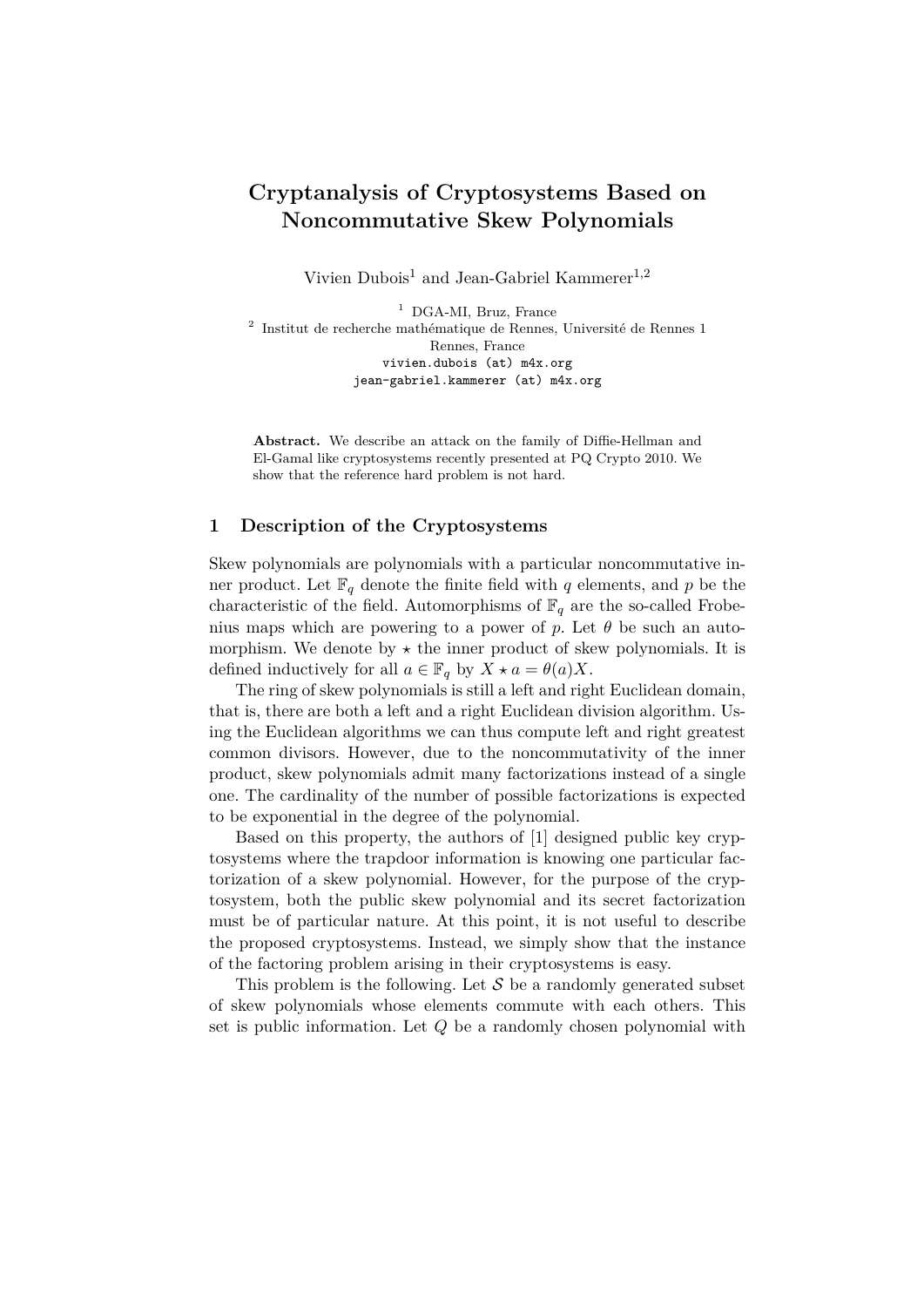many factors of small degree which do not commute with the elements of S. This polynomial is also public information. In the Diffie-Hellman like protocol of [1], any participant randomly chooses two polynomials *L* and *R* which are generated from elements of *S*, and outputs  $P = L \star Q \star R$ . The cryptosystem relies on the intractability of extracting *L* and *R* from *P*. The rationale of the cryptosystem is that this particular factorization is lost among the exponentially numerous other ones.

### **2 Our Attack**

A particular property of the polynomial *P* is that it is changed in a particular way when multiplying (on the left or on the right) by an element of  $S$ . This property is used to construct a Diffie-Hellman like cryptosystem. Here we use it to attack the scheme. Let indeed *Λ* be an arbitrary element of  $S$ . Then:

$$
P \star \Lambda = L \star (Q \star \Lambda) \star R,
$$

because  $\Lambda$  and  $R$  are both in  $\mathcal S$  and therefore commute. As one can see, *R* is therefore a right factor of both *P* and  $P \star \Lambda$ . This is true for any  $\Lambda$ in S. As a consequence, the right GCD of *P* and  $P \star \Lambda$  is a multiple of *R*. Hopefully, relying on the noncommutativity of *Q* with elements of S, it might be *R* itself. If it is, which we can detect from the degree of the GCD matching the degree of *R*, then we simply right divide *P* by it, next by *Q* and get *L*. If it is not, then the computed GCD (denote it by *G*) is a left multiple of *R* and let *A* such that  $G = A \star R$ . Again we can right divide *P* by *G* and find a polynomial *M*. From

$$
P = M \star A \star R = L \star Q \star R,
$$

we deduce that

$$
M \star A = L \star Q.
$$

In the above equation, *M* and *Q* are known and *L* and *A* are unknown. To render this distinction, we write known polynomials in bold characters:

$$
M \star A = L \star Q. \tag{1}
$$

Finding *L* or *A* is equivalent to finding *L* and *A* altogether. Hence, we consider solving the above equation in (*L, A*).

With the usual polynomial product, one could commute say *Q* and *L* and the problem would resemble computing the least common multiple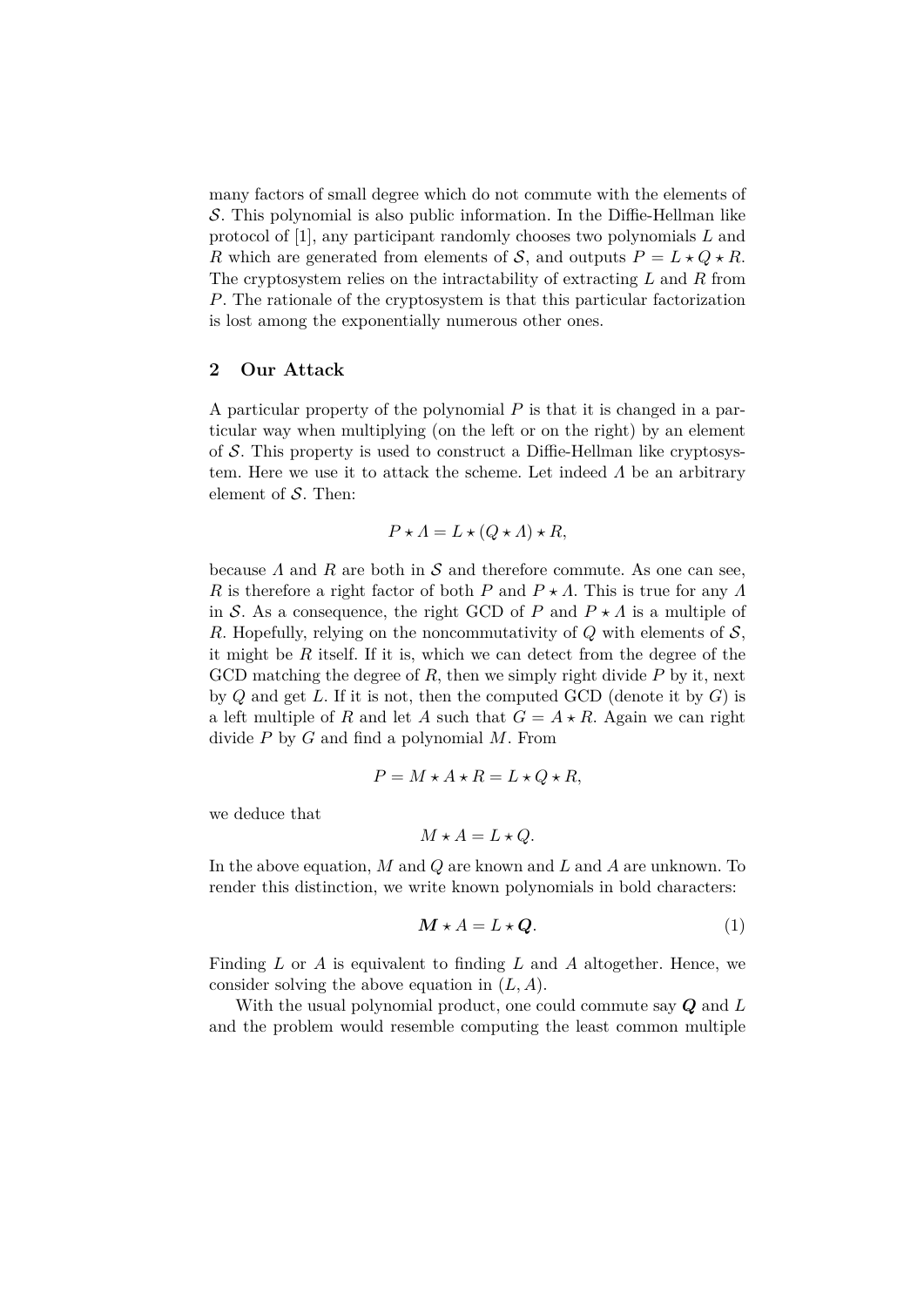of *M* and *Q*. More precisely, since both multiples have prescribed degree  $\delta = \deg(P) - \deg(R)$ , the problem is finding a common multiple of M and  $Q$  with degree at most  $\delta$ . This is a simple linear algebra problem since the coefficients of both handsides are linear in the coefficients of the searched polynomials *L* and *A*. With obvious notation, one would have for any  $k = 0, \ldots, \delta$ ,

$$
\sum_{i+j=k}\boldsymbol{m}_{i} \; a_{j}=\sum_{i+j=k}l_{i} \; \boldsymbol{q}_{j}.
$$

Here, with the skew inner product, the equations are slightly more complicated. For any  $k = 0, \ldots, \delta$ , we get

$$
\sum_{i+j=k} m_i \theta^i(a_j) = \sum_{i+j=k} l_i \theta^i(q_j).
$$

These equations are not linear in the variables  $a_j$ 's because  $\theta$  is not linear over  $\mathbb{F}_q$ . However, we can write all elements of  $\mathbb{F}_q$  over the prime field  $\mathbb{F}_p$ of  $\mathbb{F}_q$  and, since  $\theta$  is linear over  $\mathbb{F}_p$ , solve the associated linear equations over  $\mathbb{F}_p$ . Let  $e_1, \ldots, e_n$  denote a basis of  $\mathbb{F}_q$  over  $\mathbb{F}_p$   $(n = \log_p(q))$ . Then the above identity rewrites into *n* linear equations over  $\mathbb{F}_p$  in the  $\mathbb{F}_p$ coefficients  $a_i^1, \ldots, a_i^n$  of the  $a_i$ 's and the  $\mathbb{F}_p$  coefficients  $l_i^1, \ldots, l_i^n$  of the  $l_i$ 's. The total number of linear equations is therefore  $(\delta + 1)n$ , and the number of unknown coefficients is  $n(\deg(A) + \deg(L) + 2)$ . We know that Equation 1 has at least one solution (together with the  $\mathbb{F}_p$ -line it spans), and we expect no other solution as soon as

$$
n(\delta + 1) \ge n(\deg(A) + \deg(L) + 2).
$$

Substituting with the value of  $\delta$ , this condition rewrites

$$
\deg(M) > \deg(L).
$$

It means that in both handsides the number of known coefficients must exceed the number of unknown values. It seems a marginal case that the above inequality may not be satisfied because it implies that the right GCD of *P* and  $P \star \Lambda$  has degree more than the degree of *Q* plus the degree of *R*. Should this however happen, one may consider another choice of *Λ*. Should this happen for any *Λ* in the generator basis of S, we can still artificially increase the number of known coefficients in both handsides by using the following trick.

Let *G* be the smallest of the right GCDs of *P* and  $P \star \Lambda$  when  $\Lambda$ runs over a generator basis of S. Let  $\Lambda'$  be an arbitrary element of S.